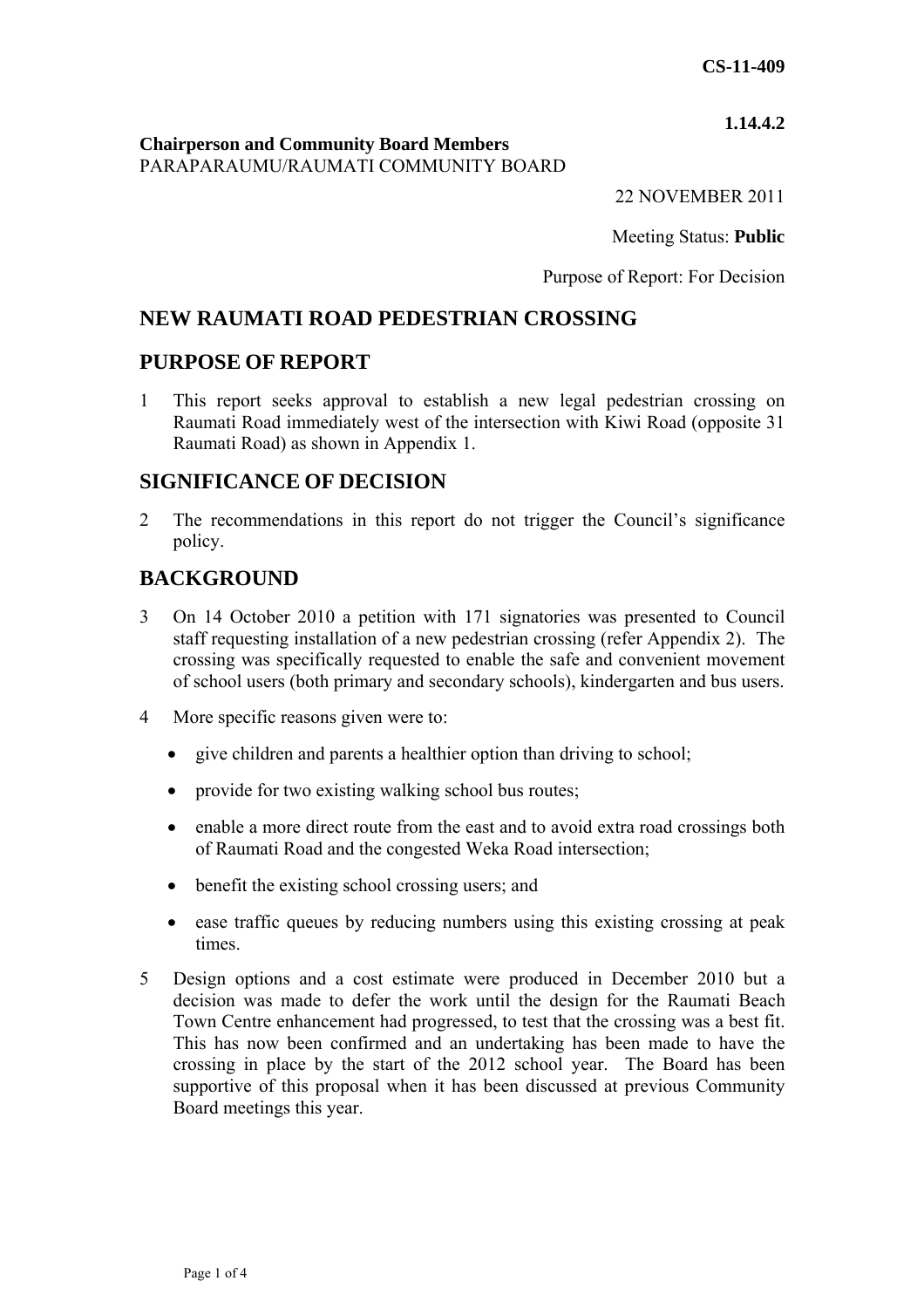# **CONSIDERATIONS**

#### **Issues**

- 6 The design provides for new pedestrian footpath walk-offs with tactile pavers and associated footpath widening, linemarking to form the crossing bars, limit lines and no parking lines, plus associated regulatory traffic signage.
- 7 Additional lighting to illuminate the zebra crossing during the hours of darkness shall be installed. This is necessary due to the close proximity of community halls and schools that have evening use of their premises.
- 8 The crossing will not become a school patrol monitored crossing, the only monitored crossing will be the crossing further west opposite the school. The school does not have the resources to patrol more than one crossing at a time. The transport rules do not require either crossing to be monitored by a school patrol.
- 9 There will be a loss of on-street parking in the order of 14 parks due to noparking lines being required on the crossing approaches at minimum. The primary school is aware of this and is prepared for an adverse reaction from some parents. From a brief inspection, about 80% of the signatories live outside the walking catchment but still support the crossing.
- 10 The three residences close to the crossing that will lose on-street car parking have off street car parking provision on their properties.
- 11 The primary school's concerns mainly relate to communication around construction of the works. They are fully aware that parking spaces will be lost on the south side of Raumati Rd, and have no objection if construction occurs outside of school holiday period.
- 12 The Police have been consulted over the proposed crossing, and while they support a crossing in this location, they prefer a pedestrian refuge only crossing rather than a legal crossing. Their reasoning for this is that a courtesy type crossing will have less restriction on traffic flows, as vehicles would not be legally obliged to stop for pedestrians using the crossing.
- 13 An improved crossing point over Kiwi Road at its intersection with Raumati Road, should be considered in the future if the number of pedestrians crossing at this point increases significantly. The current intersection has satisfactory pedestrian walk-offs for this movement. It is expected that a majority of users will come from the Kiwi Road catchment area so will have the opportunity to cross Kiwi Road at a safer location before reaching this intersection.
- 14 It is possible that the crossing may be modified at a later date to match with the final design of the general area as the town centre project progresses i.e. once footpath widths, decorative finishes, south side kiss and drop existence and location etc. are confirmed. In the meantime the community, safety and health benefits of installing the crossing are considered to be sufficient to justify expenditure now.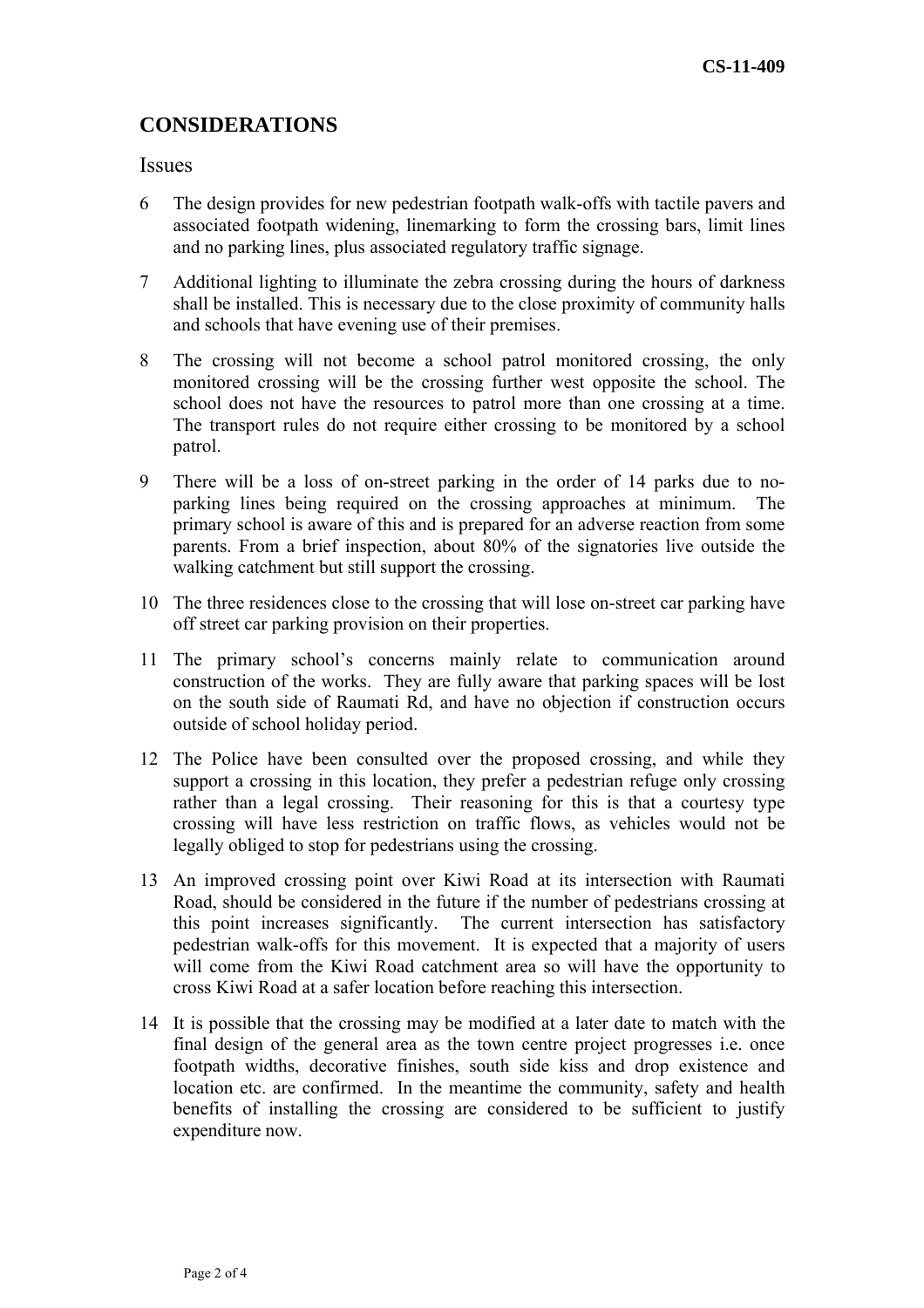### Financial Considerations

- 15 An updated estimate based on maintenance contract rates indicates a cost of \$21,600 excl. GST to construct the crossing in its entirety. This includes the additional lighting.
- 16 The work will be funded from the Raumati Beach Town Centre budget (GL 18246) and the incumbent Road Maintenance contractor will be used. This will save administration costs and time to procure and manage a separate contract, and saves money on the physical works.

### Legal Considerations

- 17 Pedestrian crossings in areas with posted speed limits of 50km/h or less, do not require NZTA approval. This requirement is stated in MOTSAM (Transit New Zealand [now NZTA] Manual of Traffic Signage and Markings) August 2007 Part 2 Clause 4.02.01 (a). This is because studies have shown that pedestrian safety can actually decrease for crossings installed on higher speed roads, if they are not very carefully designed and considered.
- 18 Installation of the proposed pedestrian crossing can be commenced immediately following approval from the Board.

### Delegation

19 The Board has the following delegation in relation to this matter:

#### *Roading*

 *7.11 Authority to approve or reject officer recommendations relating to all traffic control and signage matters, in relation to existing local roads within the community board's area, except for changes to speed restrictions on local roads. (The latter power has been delegated to the Regulatory Management Committee).* 

### Consultation

- 20 Letters have been sent stating Council's intention to install the crossing and as an opportunity for comment (see Appendix 3). The letter was sent to the Police, Raumati Primary School, Kapiti College, the three residences fronting the area affected by the crossing (29-31 Raumati Road), Ministry of Education and Mana Coachlines. The petition instigator, Ruth Love, has also been corresponded with and has had an opportunity to comment on the design. The Deputy Principal of Raumati Primary School has been met with to discuss the proposal in detail.
- 21 The residents of No. 31 Raumati Road who are directly adjacent to the crossing are supportive (see Appendix 4). No other written replies have been received.